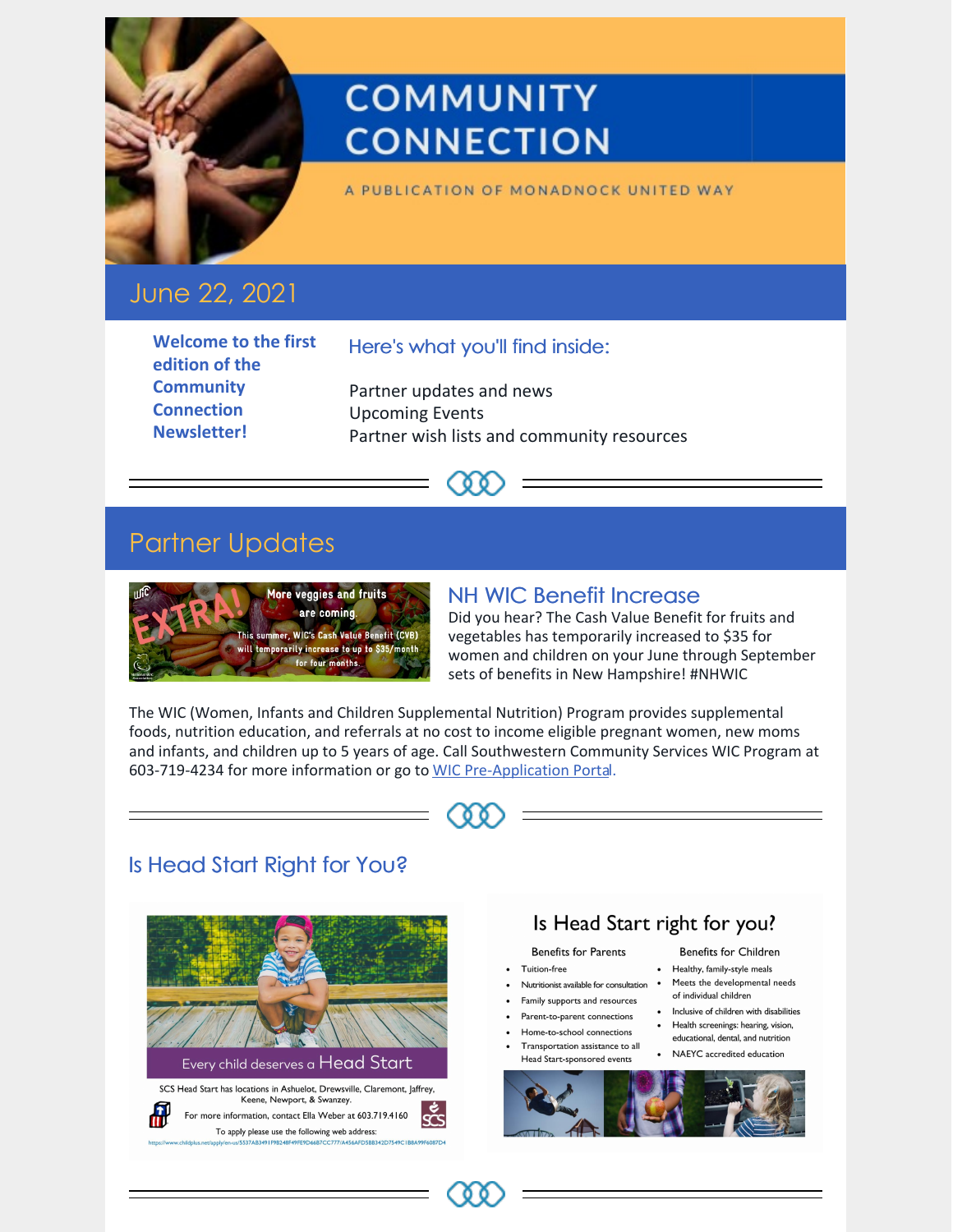

### Spreading the Word About the Monadnock Alliance for Familes

For the Monadnock Alliance for Families, spreading the word has been part of the mission from the very beginning. Many families facing challenges don't realize the help available – or who to turn to when help is needed. Since the Alliance was first created in

2017 as the Monadnock Home Visiting Alliance, that question – what is the best way to reach families? – has been a constant topic of discussion.

Thanks to support from the Monadnock United Way and Impact Monadnock, the Alliance has been able to fund an outreach program with a part-time outreach coordinator who works to creatively share the news about available family support.

Currently, the Alliance is using social media as its primary way to share news about programs, events, and services designed specifically for children and families. Launched in January, the Alliance's [Facebook](http://www.facebook.com/MonadnockAllianceFamilies) page is constantly updated with information about programs around the region. The focus is on programs from the five Alliance agencies but programs from other local organizations are also included. After all, the goal is to be a broad and reliable source for this information, giving busy parents an easy way to find the programs that will best meet their needs.

With programs considering changes for summer and a new school year, as well as changing COVID protocols, the Alliance's Facebook page promises to be an even more important resource in the next few months. We know COVID has presented lots of challenges for families over the last 16 months, and that those challenges continue. Through classes, groups, events, and individual family support/home visiting, all five Monadnock Alliance for Families agencies are ready to help families grow and thrive!

The [Monadnock](https://grapevinenh.org/) Alliance for Families is made up of The Grapevine Family & Community Resource Center, [Healthy](https://www.hcsservices.org/services/healthy-starts/) Starts at HCS, [Monadnock](https://www.mfs.org/) Family Services, Rise for baby and [family](https://www.riseforbabyandfamily.org/), and The River Center Family and Community Resource Center. Together they provide programs and services for families throughout the entire Monadnock Region.





### Active Antrim Volunteer Remembered

Longtime Antrim resident Ben Pratt, 88, died on May 27. Ben was one of the original founders of [T](https://grapevinenh.org/)he Grapevine Family & Community Resource Center, more than 25 years ago. He was the [organization's](https://grapevinenh.org/) longest standing board member and a treasured volunteer. Among many other things, he helped to create the [Community](https://grapevinenh.org/community-wood-bank/) Wood Bank, which continues to help local families with their heating needs. Thoughtful with his words, when Ben spoke, people listened. He will be greatly missed, and Antrim is a better, stronger community because of him.

In addition to his work with The Grapevine, Ben lent his time and energy to many other local organizations. He served as a library trustee, chair of the Antrim Zoning Board, served as the town's treasurer, and sat on the

town's Select Board as well as the Antrim Water and Sewer Commission. He founded the Southwestern New Hampshire Hospital Equipment "Lend a Bed" program, which provides equipment to homebound patients in need. He also worked with the state MATHCOUNTS program, a national math competition for middle school students.

The [Grapevine](https://grapevinenh.org/) is part of the Monadnock Alliance for Families, a collaborative helping families all around the [Monadnock](https://www.mfs.org/) Region. The other members are [Healthy](https://www.hcsservices.org/services/healthy-starts/) Starts at HCS, Monadnock Family Services, Rise for baby and [family](https://www.riseforbabyandfamily.org/), and The River Center Family and [Community](https://rivercenter.us/) Resource Center. Supported by the Monadnock United Way, they work together to provide programs and services for families throughout the entire Monadnock Region.

Donations may be made in Ben's name to theNH Charitable [Foundation](https://www.nhcf.org/), to be added to the Monadnock Region Fund.